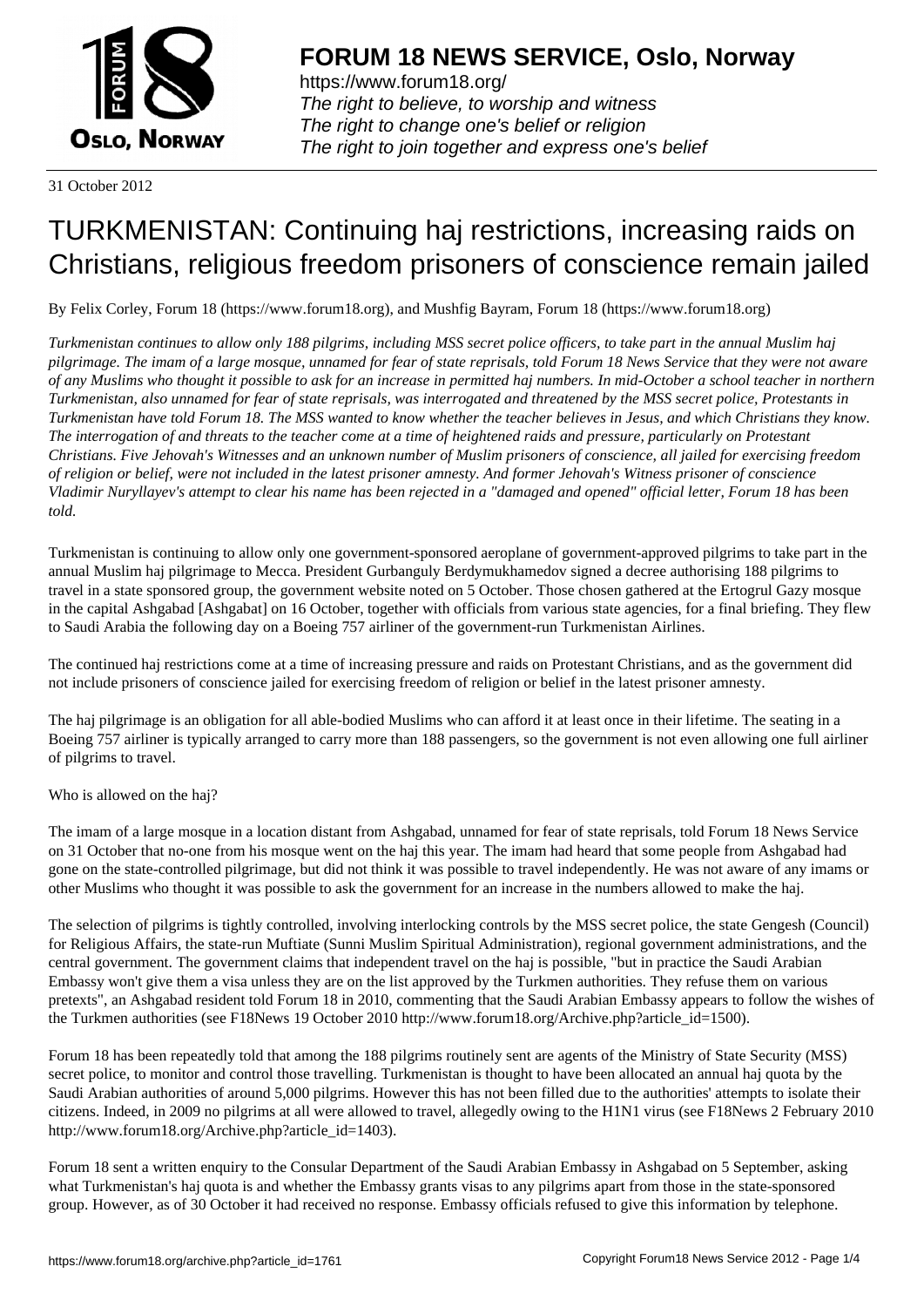$S$ ince the government has allowed one state-sponsored aeroplane of pilgrims each year and banning pilgrims from travelling independently. Between 2005 and 2008, and again in 2010 and 2011, only 188 people – including MSS secret police agents – were allowed to travel (see F18News 22 September 2011 http://www.forum18.org/Archive.php?article\_id=1616).

Even for those who do manage to get a place on the haj, there are restrictions in addition to the presence of MSS secret police. No Shia Muslim rituals are permitted (ethnic Turkmen Muslims tend to be Sunni), and going on the haj appears to entail a subsequent obligation to publicly support the state (see Forum 18's Turkmenistan religious freedom survey at http://www.forum18.org/Archive.php?article\_id=1676).

Unable to say how many pilgrims

The telephone of Gurbanberdy Nursakhatov, Deputy Chair of the government's Gengesh for Religious Affairs, went unanswered each time Forum 18 called on 30 October.

The official who answered the phone at the Gengesh for Mary Region in the south-east of the country told Forum 18 the same day that it was unable to say how many pilgrims from that Region had travelled on this year's haj. He also cannot say in what year they had first applied. "The regional mufti Bazar Hojaev is not here and we can't answer any questions," the official told Forum 18.

An official of the Gengesh for Mary Region told Forum 18 in August that his office was then processing haj applications lodged by would-be pilgrims in 2004 and 2005. "Well, there's a queue," he explained (see F18News 17 August 2012 http://www.forum18.org/Archive.php?article\_id=1733).

Telephones of other Regional offices of the Gengesh went unanswered when Forum 18 called on 30 October.

Letter of recommendation from imam now required

Local journalist Atajan Akyev, writing on the website news-asia.ru on 19 October, noted the many would-be pilgrims who are denied the opportunity to join the haj because of the state restrictions. There are also "the compulsory instruction on observing the general rules of conduct during the haj", he noted.

One middle-aged Muslim, who asked that their real name not be given, told Akyev that would-be pilgrims tried to use any influential contacts they have to secure a place. The Muslim lodged an application in 2003 and has not yet gone.

Akyev notes that in previous years it was possible for individuals who do not regularly attend mosque to get on the list. However, this has changed. "If a person does not go to mosque and does not pray the namaz, consideration of any application will be put off to an indeterminate point in the future."

In a new development this year, Akyev quoted relatives of those on this year's haj as saying that the Gengesh demanded a letter of recommendation from the local imam for each applicant.

Teacher questioned, threatened

In mid-October, a school teacher in a village in northern Turkmenistan was visited by three officers of the MSS secret police. The teacher was summoned from the classroom to be interrogated, Protestants in Turkmenistan told Forum 18, asking that the teacher and the location not be identified.

Officers shouted and swore at the teacher, Protestants complained. They asked whether the teacher believes in Jesus, as well as which Christians the teacher knows. They also asked about whether the teacher attends weddings. Protestants say this was to find out if the teacher is a Jehovah's Witness, as Jehovah's Witnesses are known for refusing wedding invitations.

#### Mounting pressure

The interrogation of and threats to the teacher come at a time of heightened pressure, particularly on Protestants. Communities in various parts of Turkmenistan have been raided since the summer and more than 20 Protestants are known to have been fined for their religious activity.

Among them were eleven members of a Baptist church in the northern city of Dashoguz, fined on 1 October for participating in an unregistered religious community. They were each fined 750 Manats (1,500 Norwegian Kroner, 200 Euros or 260 US Dollars). This represents about two months' average wage in Dashoguz for those with work (see F18News 2 October 2012 http://www.forum18.org/Archive.php?article\_id=1749),

Those fined in Dashoguz have been paying the fines in instalments, Protestants who asked not to be identified for fear of state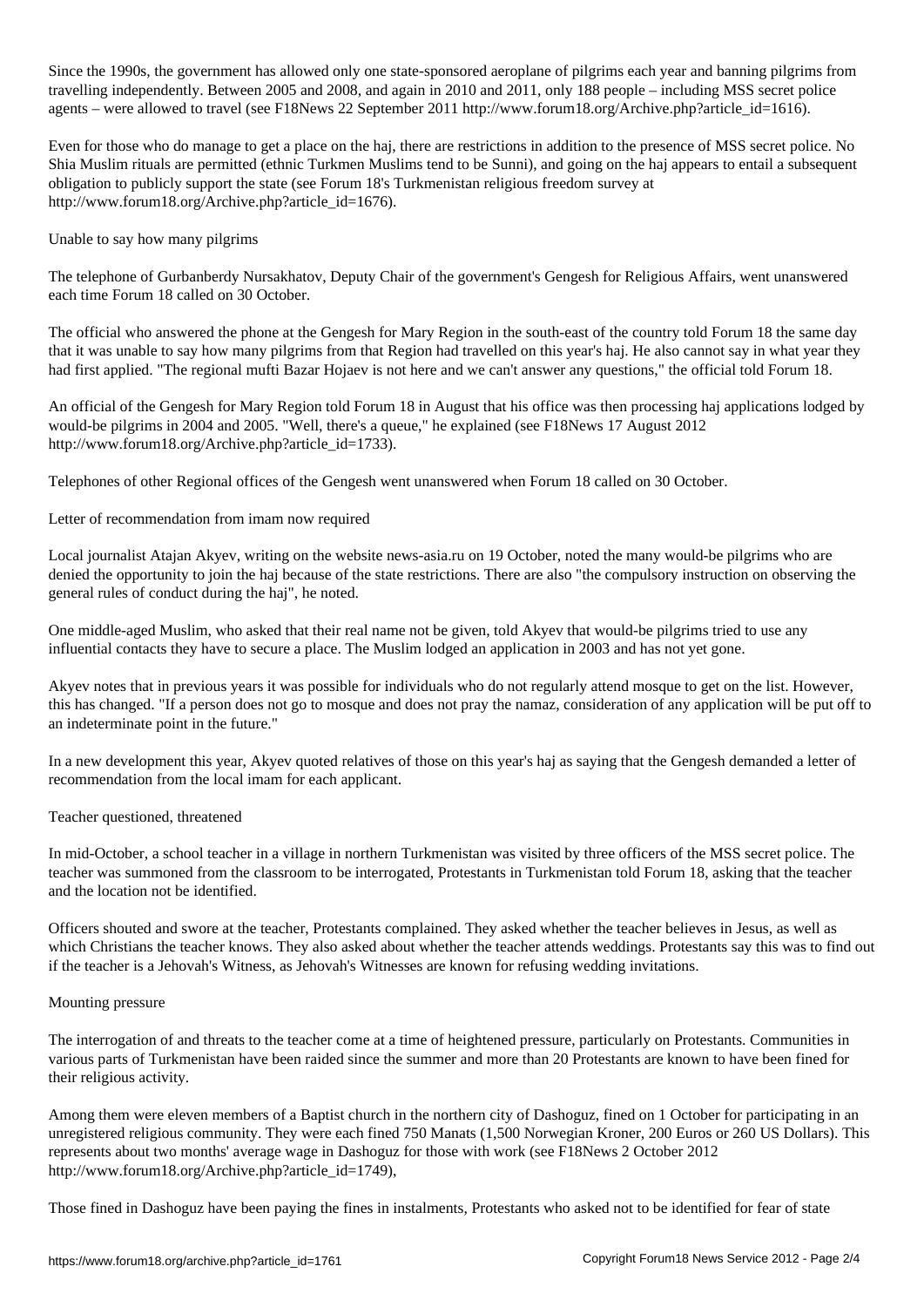#### Amnesty – but not for religious freedom prisoners of conscience

President Berdymukhamedov signed a decree amnestying prisoners "in connection with the principles of mercy and humanism" to mark Turkmenistan's Independence Day, the government website noted on 23 October. Officials say more than 2,000 prisoners were to be freed, including 11 foreigners.

However, the amnesty does not include any prisoners of conscience jailed for exercising freedom of religion or belief, including conscientious objection to military service.

The four current imprisoned conscientious objectors – all Jehovah's Witnesses - are: Mahmud Hudaybergenov, 2 years, Dashoguz Court, August 2011; Zafar Abdullaev, 2 years, Dashoguz Court, March 2012; Navruz Nasyrlayev, 2 years, Dashoguz Court, May 2012; and Juma Nazarov, 18 months, Ashgabad Court, July 2012.

Hudaybergenov and Abdullaev are being held in the general regime section of Seydi Labour Camp, while Nasyrlayev is being held in the Camp's strict regime section. It is not known if Nazarov has also been transferred to the Seydi Labour Camp.

Also imprisoned is Jehovah's Witness Aibek Salayev, convicted in Dashoguz on 12 April of "distributing pornography" and sentenced to four years' imprisonment. He is also being held in Seydi Labour Camp.

In addition, other Jehovah's Witness conscientious objectors are serving suspended sentences (see F18News 17 August 2012 http://www.forum18.org/Archive.php?article\_id=1733).

There are also an unknown number of Muslim prisoners of conscience also jailed for exercising their freedom of religion or belief. Musa (last name unknown), a Muslim from Ashgabad who seems to have been imprisoned for teaching the Koran to children, was being held in Seydi Labour Camp at the beginning of 2012 (see F18News 20 February 2012 http://www.forum18.org/Archive.php?article\_id=1669).

Jehovah's Witnesses told Forum 18 on 30 October that none of their prisoners are known to have been included in the Independence Day amnesty, just as none had been included in the previous prisoner amnesty in August.

### Attempt to clear name fails

Meanwhile, Jehovah's Witness former prisoner of conscience Vladimir Nuryllayev has failed in his attempt to clear his name. He has appealed to the Supreme Court repeatedly since his release from Ovadan-Depe Prison on 17 May under amnesty and his return to Ashgabad.

Arrested in November 2011, Nuryllayev was sentenced on 18 January 2012 to four years' imprisonment on charges of "spreading pornography". He has consistently maintained his innocence (see F18News 28 May 2012 http://www.forum18.org/Archive.php?article\_id=1706).

On 10 October, Begench Hojamguliev, deputy chair of Turkmenistan's Supreme Court, wrote to Nuryllayev to tell him that it had rejected his supervisory appeal. Nearly two weeks later the "damaged and opened" letter reached Nuryllayev, Jehovah's Witnesses told Forum 18. "No hearing even took place," they lamented.

On 22 October, M. Saryyeva, head of the Department for Supervising the Legality of Court decisions, wrote to Nuryllayev insisting that the court case and sentencing had all been conducted legally. Unlike the Supreme Court letter, this one arrived three days later.

## No further appeals possible

The man who answered Hojamguliev's phone at the Supreme Court on 30 October initially said he was Hojamguliev. However, when Forum 18 asked about Nuryllayev's case he said he was not Hojamguliev, adding that he had no information on the case. "Who gave you my number?" the man asked Forum 18. "We're not allowed to say anything to anyone."

"We believe Vladimir now has no other possibilities for further appeals," Jehovah's Witnesses lamented to Forum 18.

Under the terms of Nuryllayev's amnesty, he has to report to his local police station each Sunday, as well as weekly to the local police officer. The authorities may have chosen Sunday to obstruct Nuryllayev meeting for worship with his fellow Jehovah's Witnesses. (END)

For a personal commentary by a Protestant within Turkmenistan, on the fiction - despite government claims - of religious freedom in the country, and how religious communities and the international community should respond to this, see